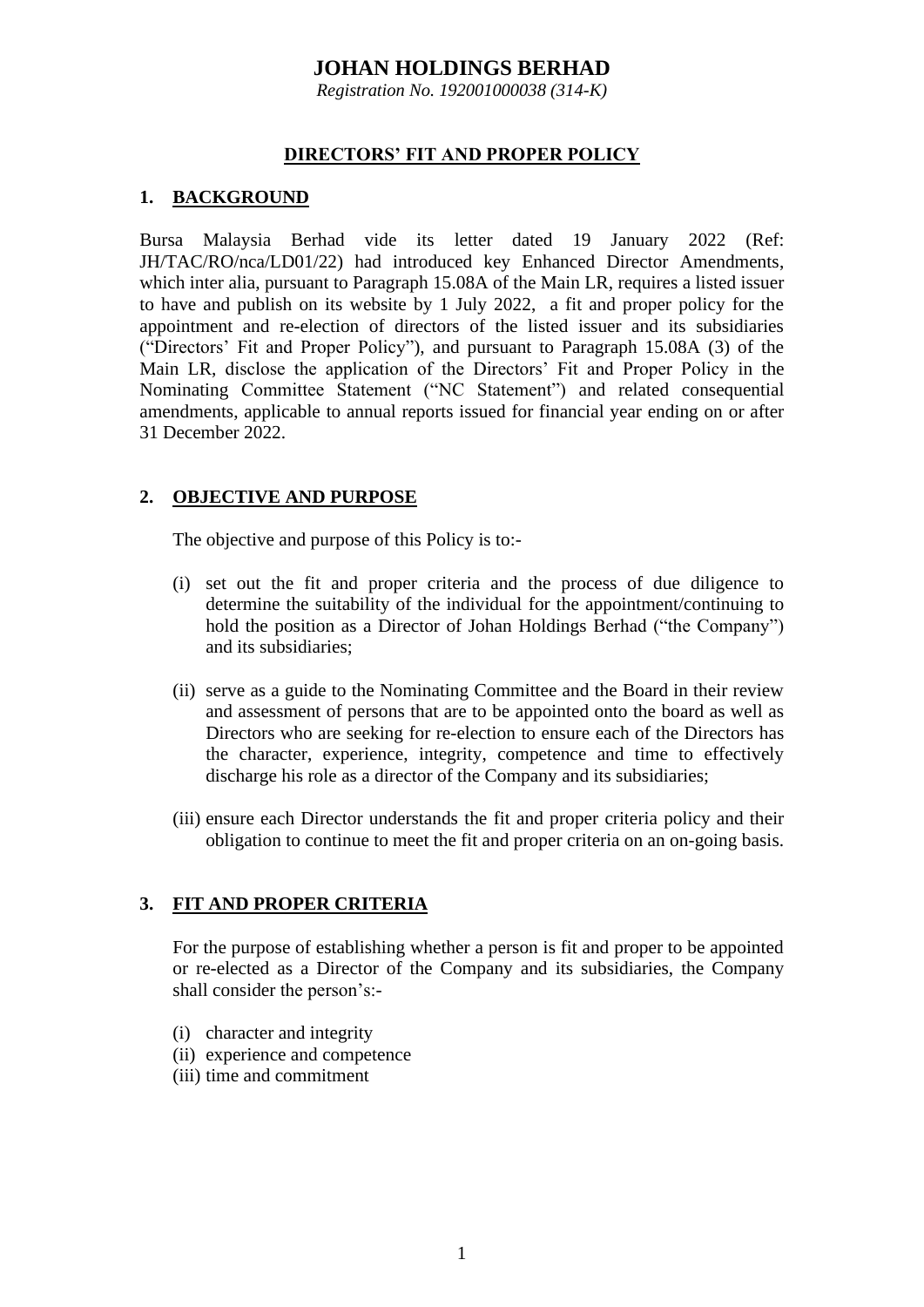## **3.1 Character and Integrity**

- (i) Probity
	- is compliant with legal obligations, regulatory requirements and professional standards
	- has not been obstructive, misleading or untruthful in dealings with regulatory bodies or a court
- (ii) Personal integrity
	- has not perpetrated or participated in any business practices which are deceitful, oppressive improper (whether unlawful or not), or which otherwise reflect discredit on his professional conduct
	- service contract (i.e. in the capacity of management or director) had not been terminated in the past due to concerns on personal integrity
	- has not abused other positions (i.e. political appointment) to facilitate government relations for the company in a manner that contravenes the principles of good governance
- (iii) Financial integrity
	- manages personal debts or financial affairs satisfactorily
	- demonstrates ability to fulfil personal financial obligations as and when they fall due

#### (iv) Reputation

- is of good repute in the financial and business community
- has not been the subject of civil or criminal proceedings or enforcement action, in managing or governing an entity for the past 10 years
- has not been substantially involved in the management of a business or company which has failed, where that failure has been occasioned in part by deficiencies in that management

## **3.2 Experience and competence**

- (i) Qualifications, training and skills
	- possesses education qualification that is relevant to the skill set that the director is earmarked to bring to bear onto the boardroom (i.e. a match to the board skill set matrix)
	- has a considerable understanding on the workings of a corporation
	- possesses general management skills as well as understanding of corporate governance and sustainability issues
	- keeps knowledge current based on continuous professional development
	- possesses leadership capabilities and a high level of emotional intelligence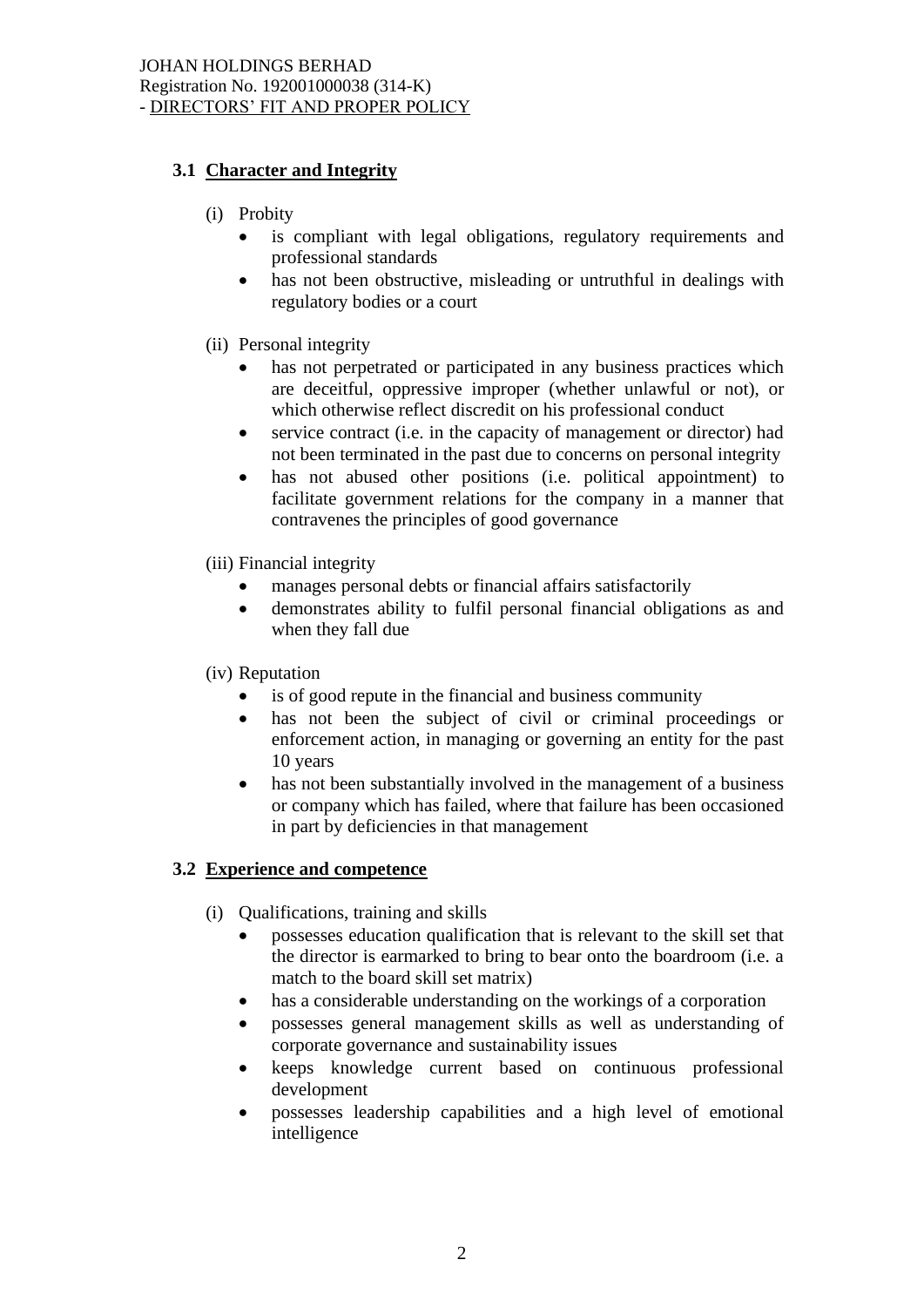- (ii) Relevant experience and expertise
	- possesses relevant experience and expertise with due consideration given to past length of service, nature and size of business, responsibilities held, number of subordinates as well as reporting lines and delegated authorities
- (iii) Relevant past performance or track record
	- had a career of occupying a high level position in a comparable organisation, and was accountable for driving or leading the organisation's governance, business performance or operations.
	- possesses commendable past performance record as gathered from the results of the board effectiveness evaluation

#### **3.3 Time and commitment**

- (i) Ability to discharge role having regard to other commitments
	- able to devote time as a board member, having factored other outside obligations including concurrent board positions held by the director across listed issuers and non-listed entities (including notfor-profit organisations).
- (ii) Participation and contribution in the board or track record
	- demonstrates willingness to participate actively in board activities
	- demonstrates willingness to devote time and effort to understand the businesses and exemplifies readiness to participate in events outside the boardroom
	- manifests passion in the vocation of a director
	- exhibits ability to articulate views independently, objectively and constructively
	- exhibits open mindedness to the views of others and ability to make considered judgment after hearing the views of others

To enable the Nominating Committee to assess if a person fulfils the fit and proper criteria, the prospective candidate to be appointed to the Board, shall complete the Directors' Fit and Proper Declaration form as set out in the **Annexure A**. For the existing Directors, they shall undertake the yearly self-evaluation assessment to assess their fit and properness, personality, contribution, etc.

## **4. REVIEW OF POLICY**

This Policy shall be reviewed, as and when required, to ensure it remains consistent with the Board's objectives, current laws and best practices.

Date: 20 June 2022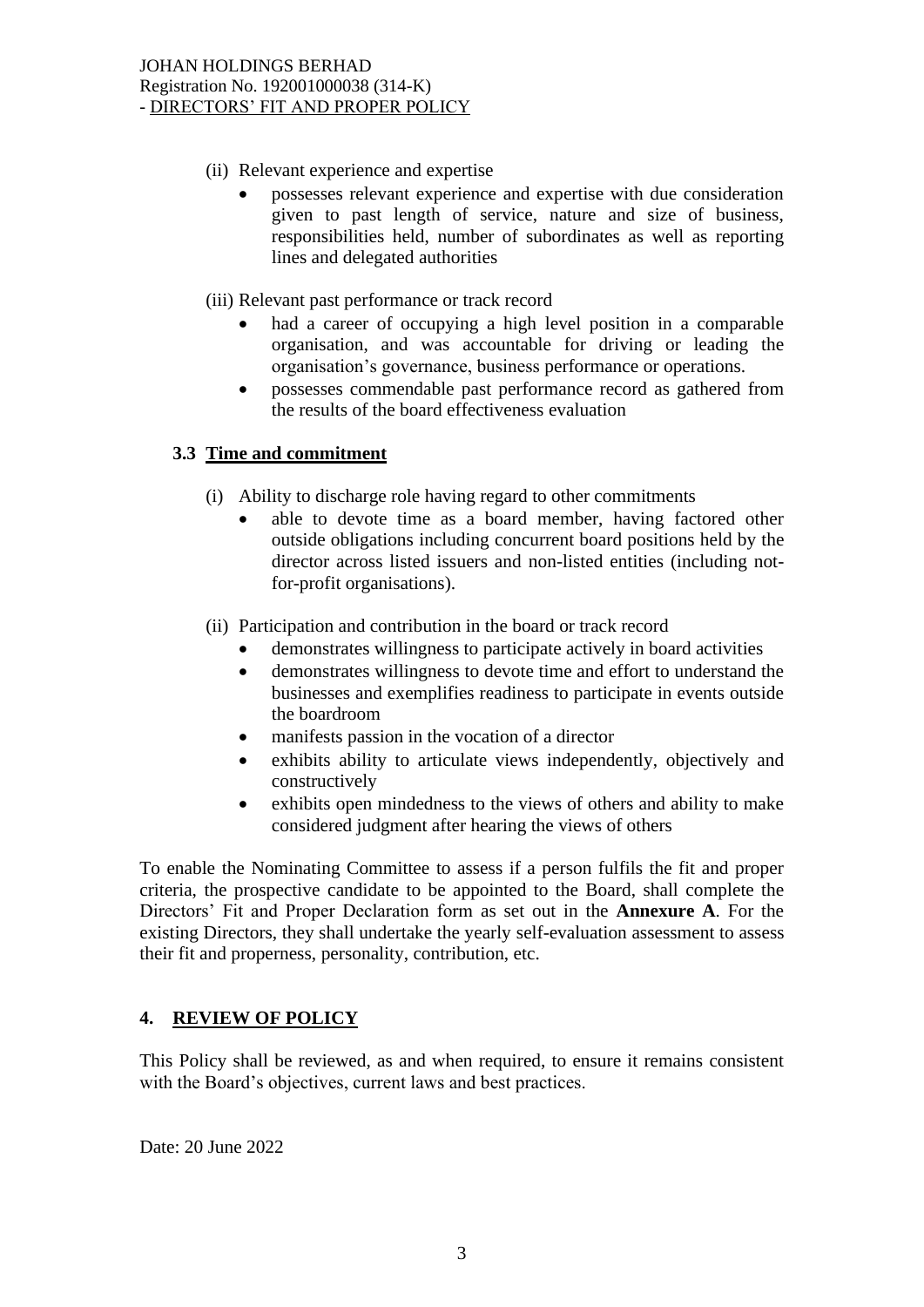*Registration No. 192001000038 (314-K)*

# **DIRECTORS' FIT AND PROPER DECLARATION FORM**

| <b>Personal Details and Information</b><br>A. |                                                                |  |
|-----------------------------------------------|----------------------------------------------------------------|--|
| 1.                                            | <b>Full Name</b>                                               |  |
| 2.                                            | Date of Birth                                                  |  |
| 3.                                            | NRIC / Passport No                                             |  |
| 4.                                            | <b>Residential Address</b>                                     |  |
| 5.                                            | <b>Correspondence Address</b><br>(if different from the above) |  |
| 6.                                            | Telephone No.                                                  |  |
| 7.                                            | <b>Email Address</b>                                           |  |
| 8.                                            | <b>Educational Qualification</b>                               |  |
| 9.                                            | Work Experience                                                |  |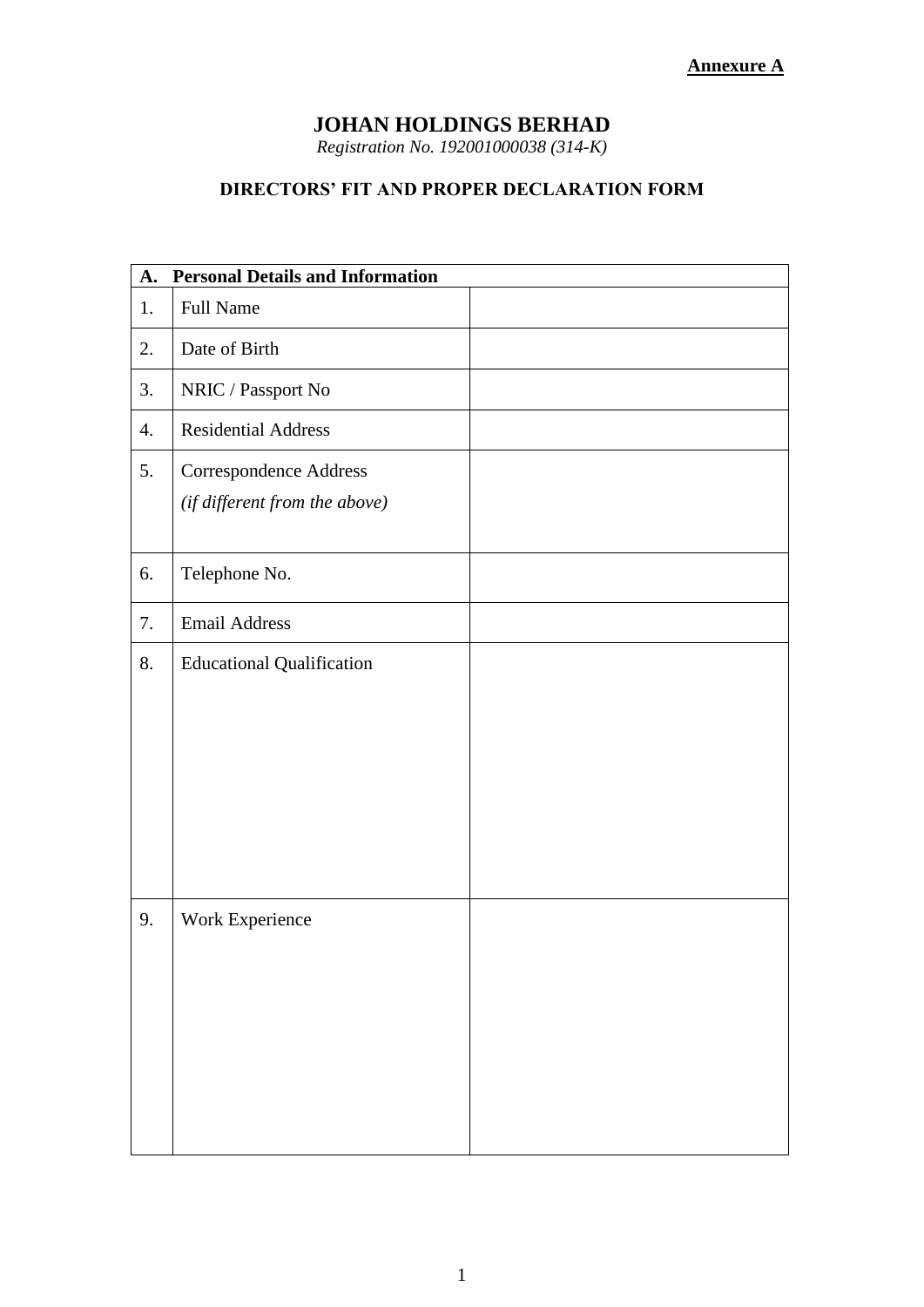Registration No. 192001000038 (314-K)

- DIRECTORS' FIT AND PROPER DECLARATION FORM

| Personal Details and Information (Cont'd)<br>A. |                                                                                                      |  |  |  |
|-------------------------------------------------|------------------------------------------------------------------------------------------------------|--|--|--|
| 10.                                             | Core areas of expertise                                                                              |  |  |  |
| 11.                                             | List of Directorships                                                                                |  |  |  |
| 12.                                             | Relationships with any Directors in<br>Johan Holdings Berhad ("JHB") or<br>its subsidiaries, if any. |  |  |  |
| 13.                                             | Direct and indirect interest in JHB or<br>its subsidiaries, if any                                   |  |  |  |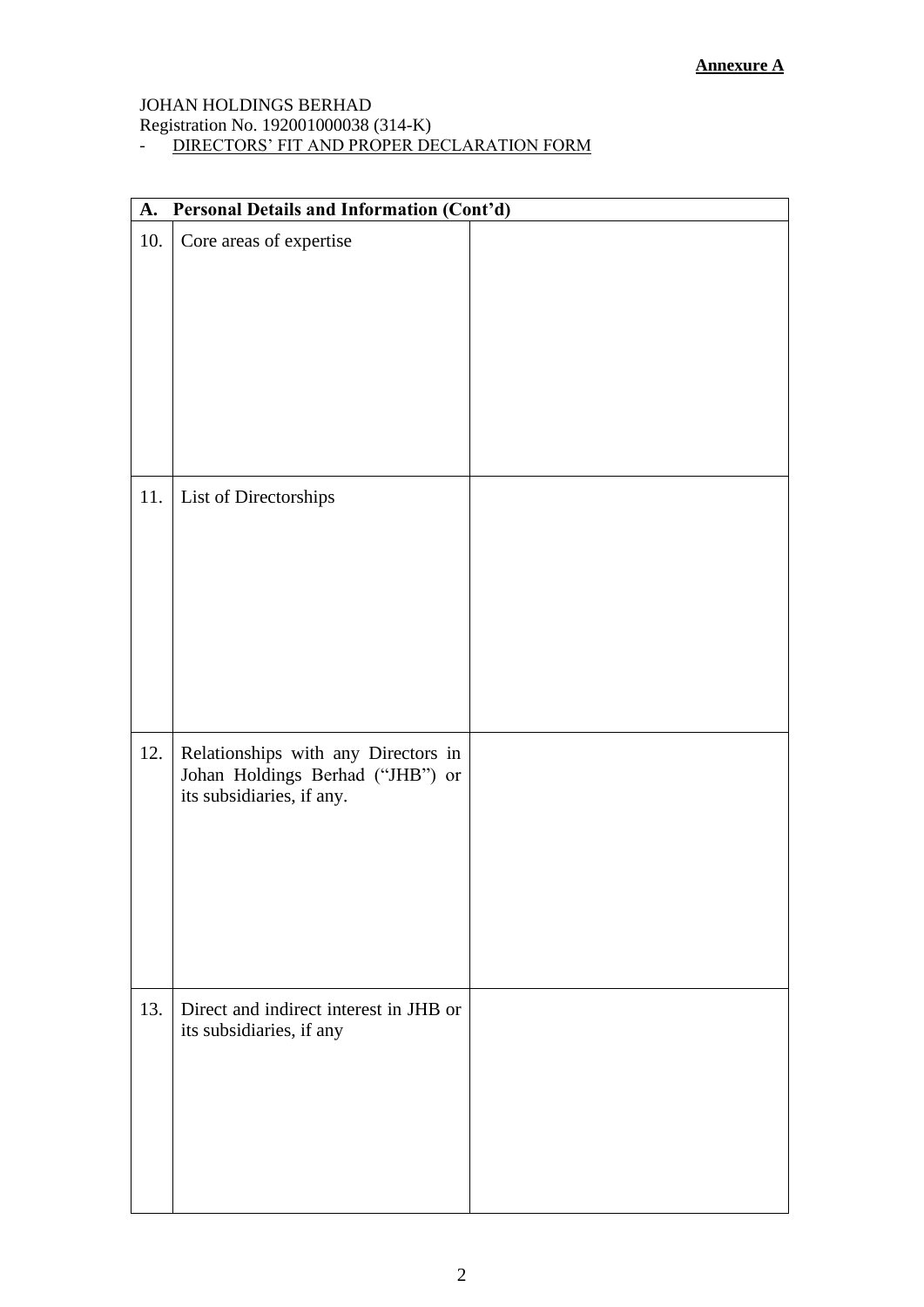Registration No. 192001000038 (314-K)

- DIRECTORS' FIT AND PROPER DECLARATION FORM

| A.        | Personal Details and Information (Cont'd)                                                                                                                                                                                                                                               |  |  |  |  |
|-----------|-----------------------------------------------------------------------------------------------------------------------------------------------------------------------------------------------------------------------------------------------------------------------------------------|--|--|--|--|
| 14.       | List of relatives who is currently<br>working in JHB or its subsidiaries                                                                                                                                                                                                                |  |  |  |  |
| <b>B.</b> | Probity, Personal Integrity, Reputation and Financial Integrity                                                                                                                                                                                                                         |  |  |  |  |
| 1.        | Have you and/or the company where<br>you are a director been committed of<br>any commercial, civil or criminal<br>crimes in Malaysia or elsewhere?                                                                                                                                      |  |  |  |  |
| 2.        | Have you and/or the company where<br>you are a director been notified of<br>impending disciplinary<br>any<br><b>or</b><br>criminal proceedings or of<br>any<br>proceedings, which might lead to<br>such proceedings?                                                                    |  |  |  |  |
| 3.        | Have you and/or the company where<br>you are a director contravened any of<br>the requirements and standards of a<br>regulatory body, professional body,<br>government or its agencies, and<br>reprimanded by the regulatory body,<br>professional body, government or its<br>agencies? |  |  |  |  |
| 4.        | Have you been dismissed, asked to<br>resign or has resigned from any<br>employment or terminated from any<br>services due to concerns on your<br>personal integrity?                                                                                                                    |  |  |  |  |